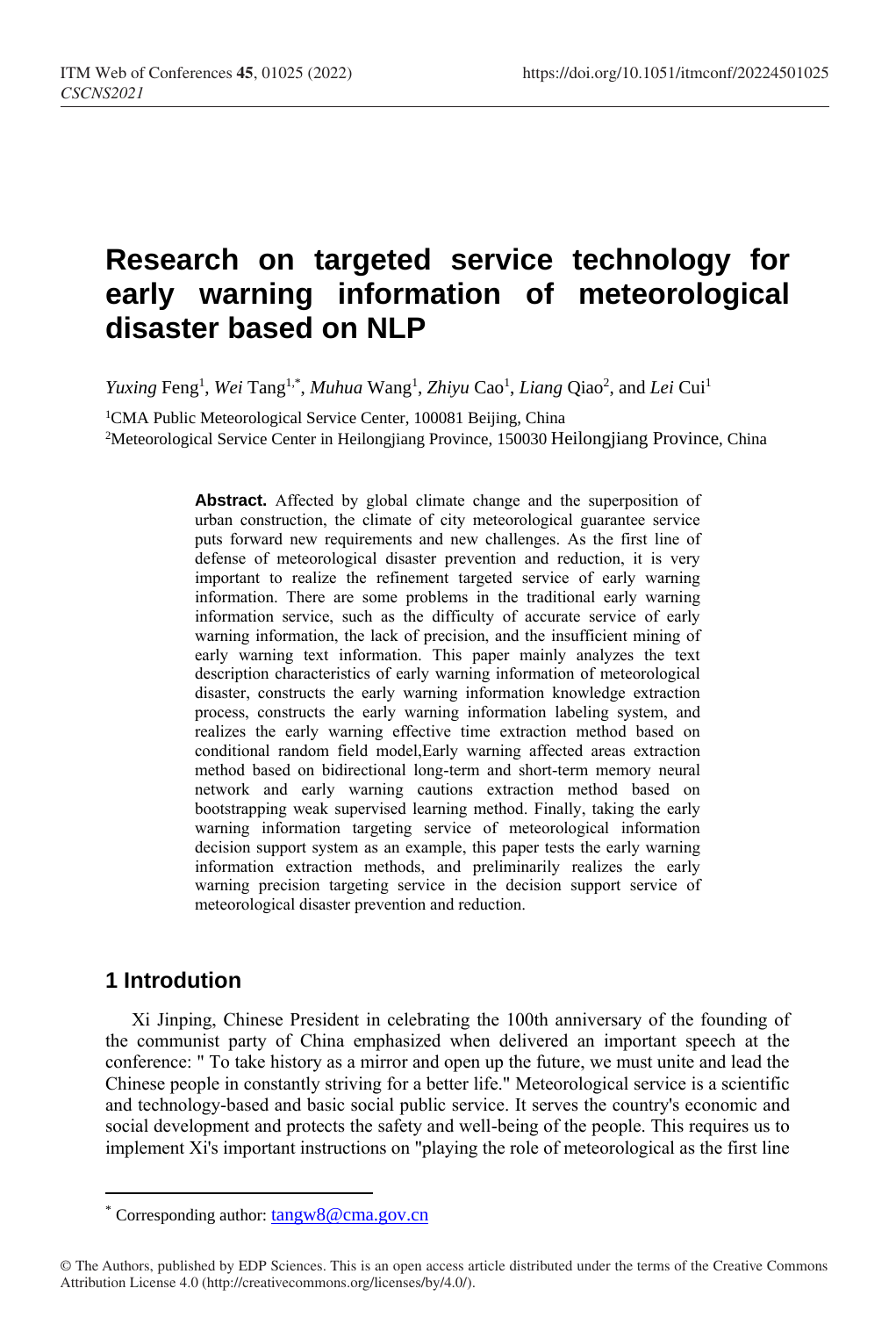of defense in disaster prevention and reduction", vigorously promote the high-quality development of meteorological services, improve the people's ability to provide meteorological services for their work and life, and maintain social stability and security [1] . In the past 40 years, the frequency of major natural disasters in the world has been increasing, the number of disasters in the past 20 years has increased significantly compared with the previous 20 years. China is in the East Asian monsoon region. Affected by geographical location, landform and climate characteristics, China has more kinds of meteorological disasters, wide geographical distribution, high frequency of occurrence and heavy losses than most countries in the world. According to statistics, since the beginning of this century, China has suffered an average annual direct economic loss of 290 billion yuan due to meteorological disasters, which have seriously affected and threatened the safety of people's lives and property. The role of meteorological disaster prevention and reduction as the first line of defense is of special practical significance in ensuring the safety and well-being of the people  $[2-3]$ .

At present, meteorological disaster warning information service only achieves "warning" in the traditional macro sense. It requires the emergency responsible person, the industry, and the public to have a certain knowledge of meteorological space-time expression to understand the content of early warning, which does not reach the efficient service of early warning. Moreover, the warning text contains more valuable fragmented information, which has not been fully utilized and mined. Therefore, extracting and digging from early warning text to break the traditional service mode has become an urgent problem to be solved in the accurate and targeted early warning service at present. This paper will analyze the text features of meteorological disaster warning and build a warning information extraction process, based on natural language processing technology, research on extraction methods for the effective time of early warning, the areas affected of early warning and warning cautions, improve the precision targeted service ability of meteorological early warning, and guard the "first line of defense" of meteorological disaster prevention and reduction.

### **2 Extraction process of early warning information**

Meteorological disaster early warning information is issued uniformly by the national early warning information release system of the National Early warning Information Release Center. It is the four-level (national, provincial, city and county) early warning issuing units that are responsible for making corresponding national, provincial, city and county early warning contents in accordance with relevant standards and norms. The text of early warning information mainly includes three categories: effective time, affected areas and warning cautions, etc., with space-time characteristics <sup>[2]</sup>. In comparison, the content of national early warning is more complex, and the content of county early warning is simpler.

We will analyze the time, areas and cautions characteristics of warning cautions of fourlevel warning text, and build the early warning information extraction process,Through the research of natural language processing technology, the time, areas, and warning cautions in the warning content are accurately extracted and structured storage for precise targeted services <sup>[3]</sup>. The extraction process includes three parts: early warning information collection, early warning information extraction and early warning information application, as shown in Figure 1.

Early warning information collection: Data can be collected in two ways. One is to obtain real-time data through the early warning Webservice interface and store it in the database. The other is to obtain the early warning CAP file package for file storage.

Early warning information extraction: according to the text description rules and characteristics of early warning content, the effective time of early warning, the affected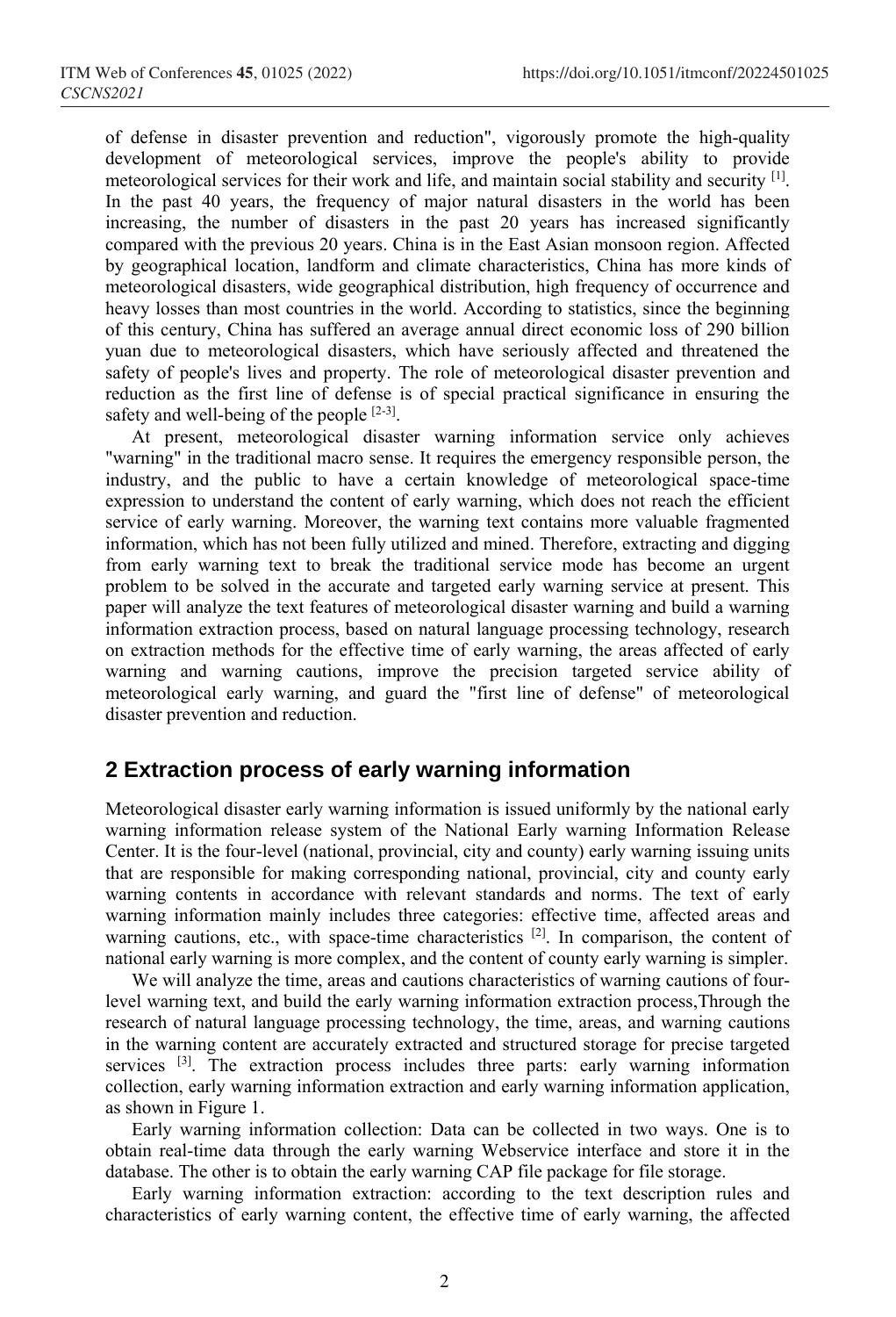areas of early warning, and the cautions of early warning are extracted, and the data is standardized [4-5].



**Fig. 1.** Extraction process of early warning information.

Application of early warning information: For different service methods, the results of early warning standardized processing can be applied in two ways, including early warning extraction result service interface and new CAP file of early warning.

### **3 Research on extraction technology of early warning information**

#### **3.1 Early warning information labeling system**

The early warning information organizes and expresses the information of various elements (time, areas, cautions, etc.) in order according to the unified space-time standard,by analyzing the difference of the expression mechanism of early warning information in natural language and meteorological disaster service system, the paper summarizes the linguistic description characteristics of early warning information. From the three levels of vocabulary, syntax and semantic structure, the warning information annotation system for Chinese text is constructed, and specific annotation modes and norms are formulated, and large-scale experimental data of Chinese text annotation are established.

The goal of establishing the warning information labeling system is to analyze the warning information described in natural language, find the language structure and semantic expression rules of the relevant elements information in the text, and establish the metadata to describe them. Based on the analysis of the typical example of the description of the national level 4 warning information, to develop early warning information system based on XML schema and specific labeling operation specification,In addition, ICTCLAS developed by the Institute of Computing Technology of the Chinese Academy of Sciences was used as the natural language processing platform, and GATE (General Architecture for Text Engineering) was used as the annotation platform to annotate large-scale data and provide standardized experimental data for early warning information extraction [6]. GATE can accept SCHEMA files in XSD format and provide annotation data management solutions. The processed corpus can be uniformly stored in XML format, facilitating data invocation and shared integration.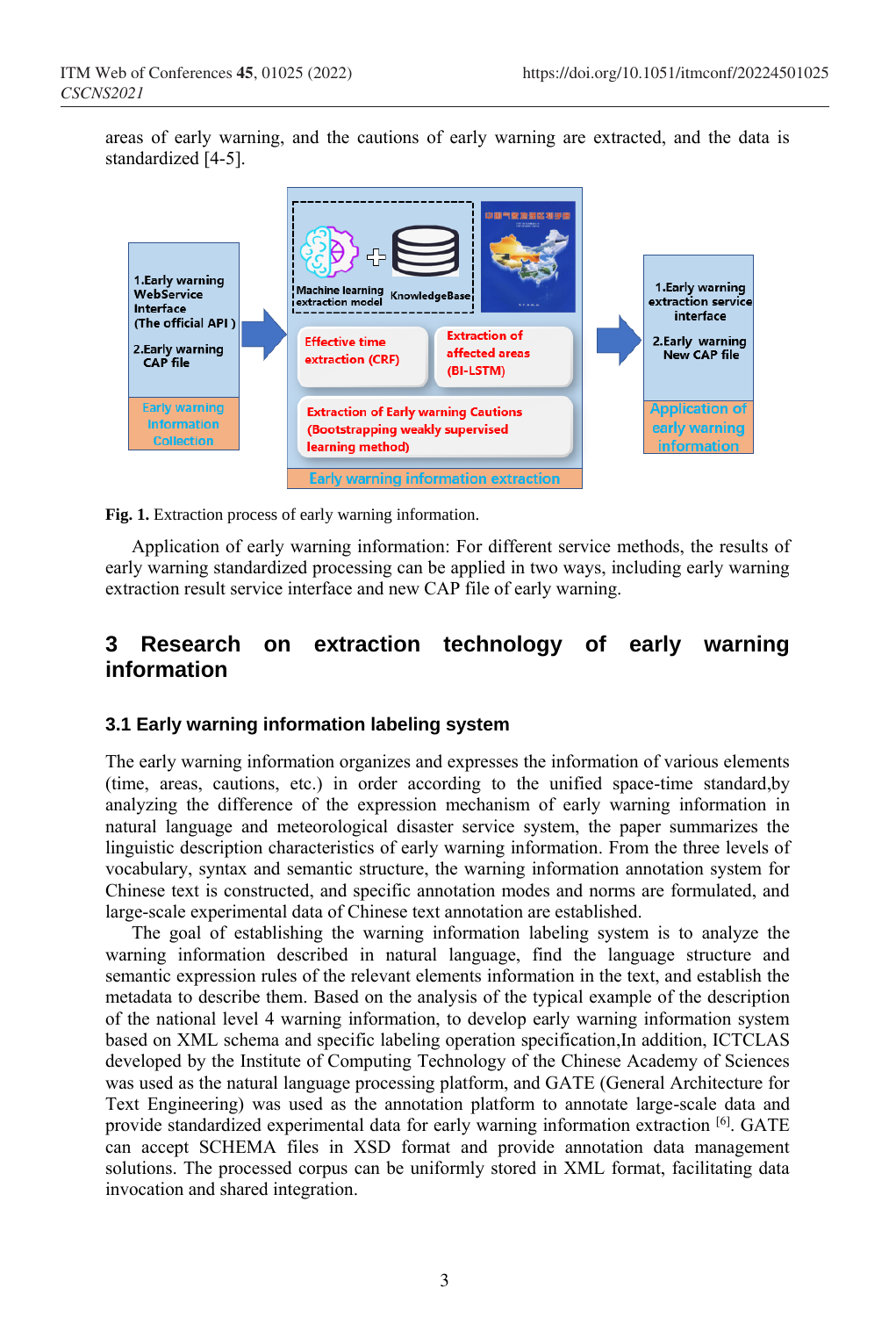#### **3.2 Extraction method of early warning effective time**

The effective time of warning information includes "daytime", "tomorrow", "next 8 hours" and other abstract time words, which have their own language expression characteristics. According to natural language processing technology, the time information extraction problem can be transformed into a sequence labeling problem. Based on the Condition Random Fields (CRF) model, which is the mainstream in the field of named entity recognition, this paper adds the warning effective time description feature to realize the extraction of warning effective time  $[7]$ . The extraction process is shown in Figure 2.



**Fig. 2.** Extraction process of early warning effective time.

Construct the effective time of early warning information corpus. In this paper, 10,000 warning data are randomly selected from the warning history database as a data set, and the text content of the data set is cleaned with special characters. Then, the warning information labeling system is used to libel the corpus.

Construct time knowledge base and define feature. In this paper, time knowledge base is constructed by sorting out common time noun dictionary and time information linking word list. Then, the characteristics of early warning time information are analyzed and the feature template is established. Features mainly involve part-of-speech features, including words, part of speech, combination of words and their part of speech, and contextual features of words [8] .

Model training. The corpus of early warning effective time was randomly divided into training set, test set and verification set in a ratio of 7:2:1. The CRF++ tool was used for training, and the early warning effective time extraction model was generated [9].

Standardization of results. The result of model recognition is processed by merging adjacent time units, matching, and merging time continuous words, and the result of model recognition is generated. Finally, the model recognition results are normalized and converted according to the time standard format.

The model uses the warning effective time labeling corpus to conduct closed test and open test. Through fuzzy qualitative judgment, the experiment shows that CRF and rule hybrid model has a good effect on the accuracy of time information recognition, especially the conditional random field model can use the characteristics of semantic information in the text to determine whether the ambiguous words are time information, so it has a high accuracy. The accuracy and recall rate of time information extraction by using this model are above 90%.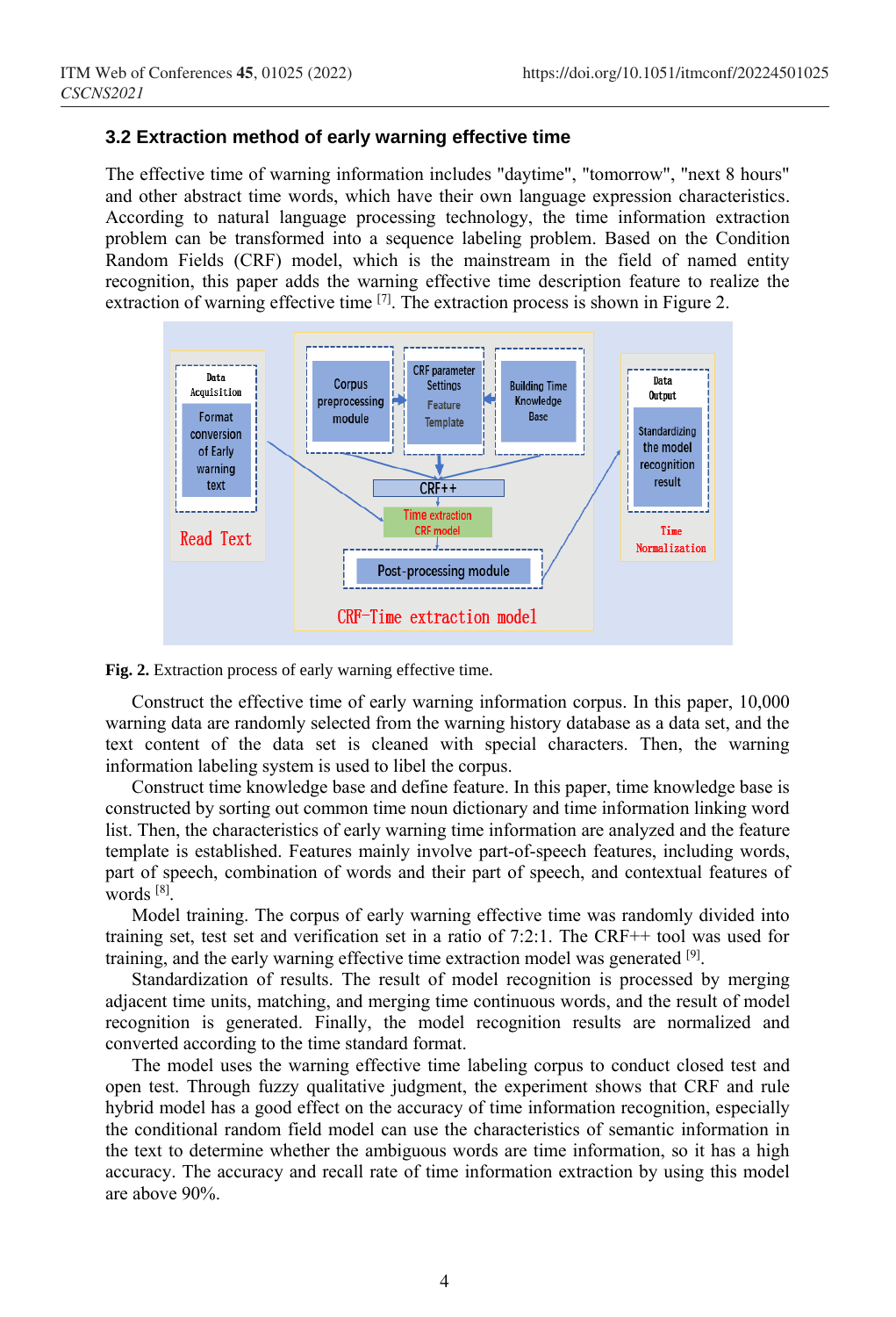#### **3.3 Extraction method of early warning affected area**

The text description of the affected regions of early warning information is characterized by the combination of Chinese administrative regionalization words and meteorological geographical regionalization words, such as "northeast Jiangxi", "east Guizhou", "south Guizhou", etc. According to the different level of warning issuing unit, the description of affected areas have its own characteristics. Although the sequence information of context is considered in the existing geographical name resolution models based on deep learning, the output results are still mutually independent in nature [10]., Therefore, based on CRF, Bidirectional Long short-term Memory (BI-LSTM) neural network is used to extract the affected areas of early warning. The extraction process is shown in Figure 3.



**Fig. 3.** Extraction process of early warning affected area.

#### *3.3.1 Build the extraction model of early warning affected area*

The bottom-up Embedding layer, two-way LSTM layer and CRF layer respectively.

Firstly, vector representation of words in sentences is carried out by Embedding layer, and each word is mapped into k-dimensional real number vector (K is the hyperparameter in the model) by word2vec word vector generation model. Semantic similarity between words is judged by the distance between words and a representation of words in vector space is obtained. Vector numerical representation as computer input, as input to bidirectional LSTM.

Then the text context information is obtained through the bidirectional LSTM layer, and the text information of the affected area is extracted. Through a forward LSTM and a reverse LSTM, the bidirectional LSTM layer calculates the corresponding vectors of each word considering the words on the left and right, and then connects the two vectors of each word to form the vector output of the word [11-12].

Finally, the CRF layer is used for identification. The CRF layer takes the context feature vector output by bidirectional LSTM as input, calculates the category probability value of each character in the recognition result of the affected area, and marks the affected area with the maximum probability index, to complete the identification of the affected area. As shown in Figure 3, input the text "Hainan Meteorological Observatory issued yellow warning of thunderstorm gale at sea" and identify the area name "Hainan province".

This method can effectively solve the traditional method of manual feature design, and the character vector representation replaces the traditional sparse representation. Using this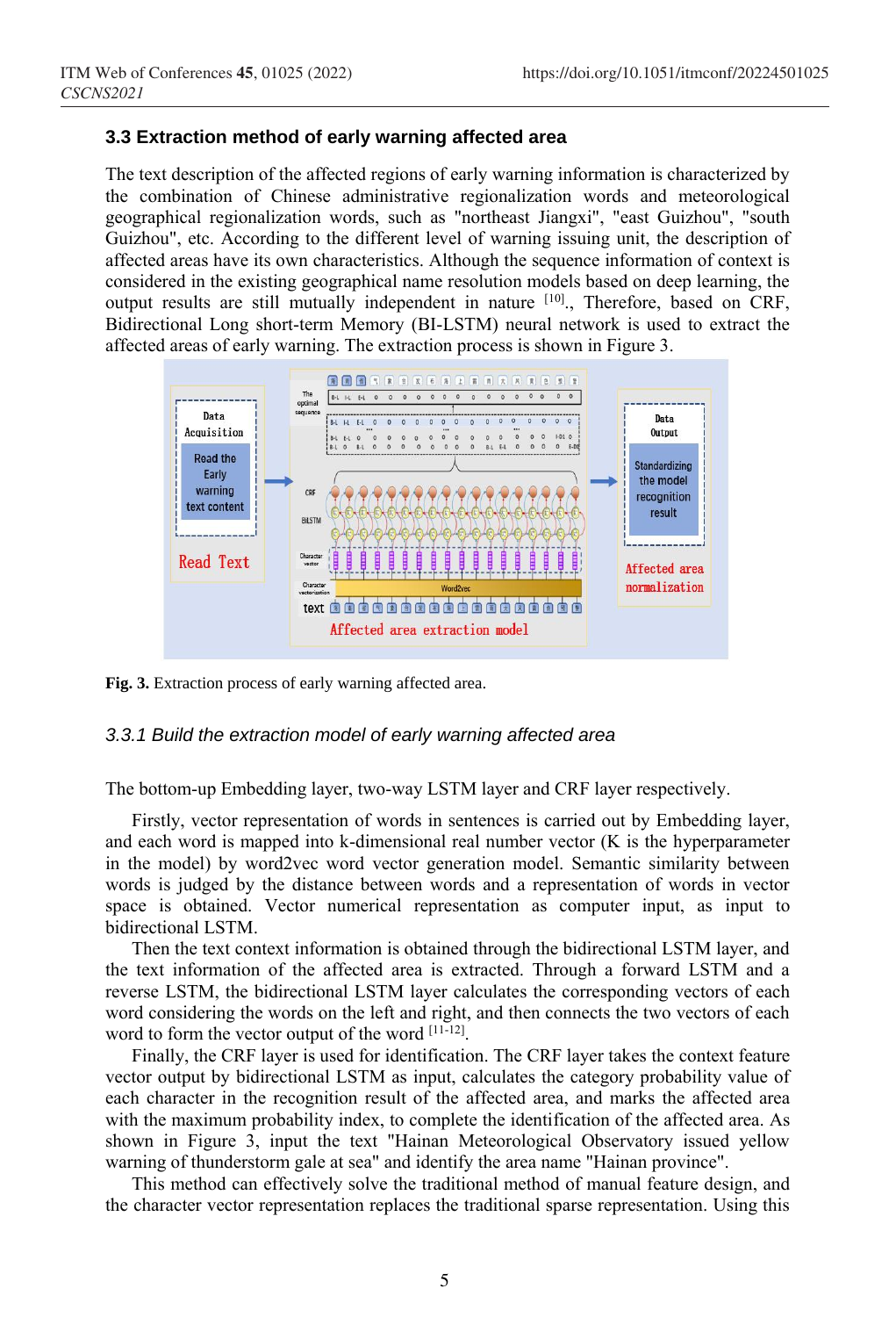model, closed test and open test were carried out on the annotated corpus in the early warning affected area, and the accuracy and recall rate reached over 85%.

#### *3.3.2 Standardization of extraction results*

First, the meteorological geographical regionalization data set is made. Based on the picture data of meteorological geographical regionalization in Manual of Meteorological Geographical Regionalization in China, this paper makes structured data of meteorological geographical regionalization.

Then the extraction results are standardized. For example, the model extraction result is "northeast Chongqing", it will be associated with the code table of the administrative division and the geographical division data set,The final extraction results are shown in Table 1

| <b>Model extraction results</b> | <b>Final extraction result</b> |                                 |  |
|---------------------------------|--------------------------------|---------------------------------|--|
| Northeast chongqing             | chongging<br>500000000000      | Wanzhou District (500101000000) |  |
|                                 |                                | Chengkou County (500229000000)  |  |
|                                 |                                | Kaizhou District (500234000000) |  |
|                                 |                                | Yunyang County (500235000000)   |  |
|                                 |                                | Fengjie County (500236000000)   |  |
|                                 |                                | Wushan County (500237000000)    |  |
|                                 |                                | Wuxi County (500238000000)      |  |

**Table 1.** Example of standardization of extraction results for early warning affected areas.

#### **3.4 Extraction method of early warning cautions**

The warning cautions in the text of early warning information are closely related to the types of early warning disasters, usually including the intensity of disasters and the related disasters that can be triggered". Warning cautions need to be extracted by relational extraction method. This paper intends to use Bootstrapping weakly supervised learning method to extract warning cautions, the extraction process is shown in Figure 4.



**Fig. 4.** Extraction process of early warning cautions.

Firstly, build a corpus of warning cautions. In this paper, 10,000 warning data in are randomly selected from the warning history database as a data set, and the characteristics of attribute words of various warning disaster warning cautions are learned from many samples. Then, the warning information labeling system is used to mark the corpus, and the trigger vocabulary dictionary of disaster warning items is constructed [13].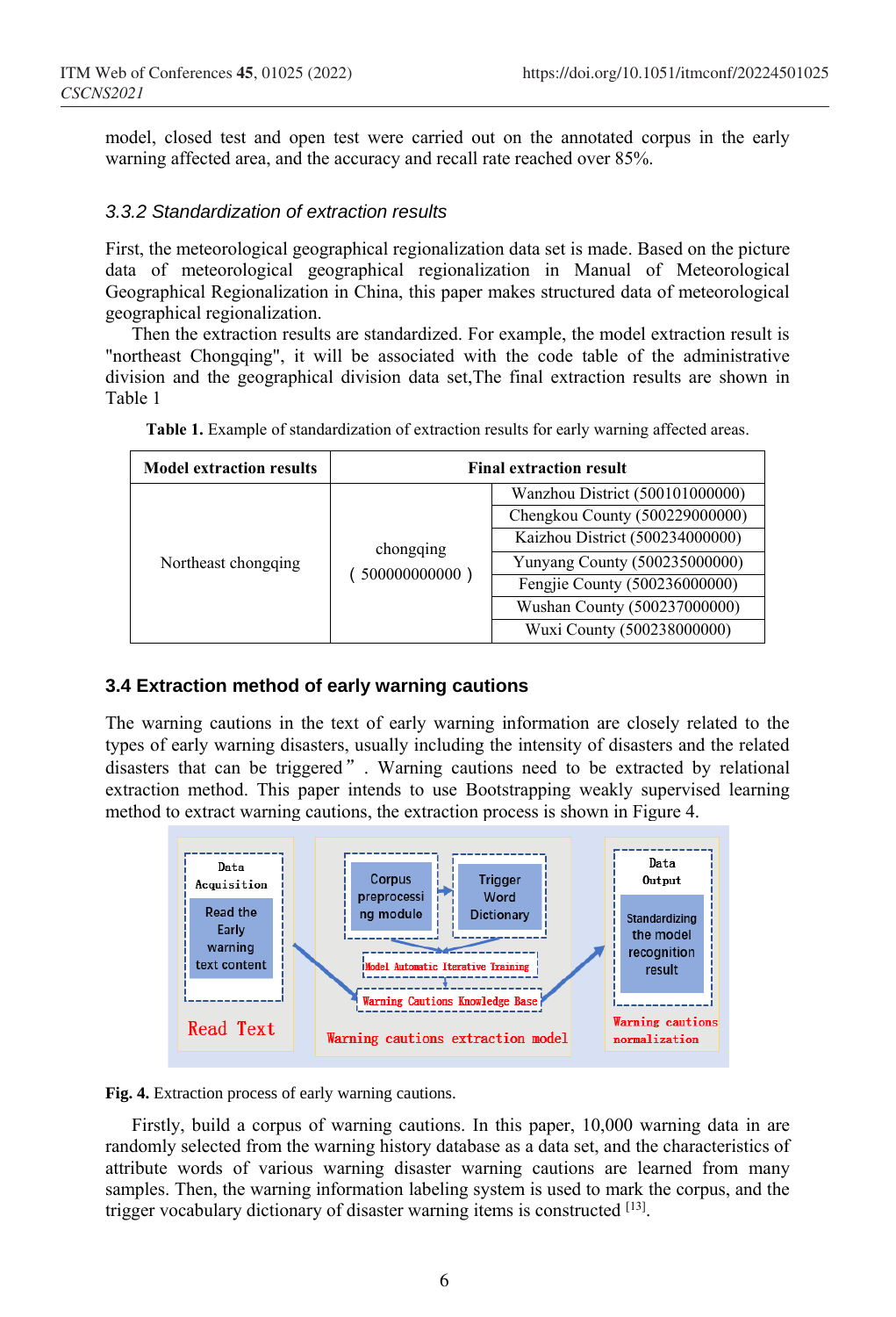Then, bootstrapping weakly supervised learning method is used to obtain the information expression pattern automatically and iteratively, and the corresponding knowledge base of warning cautions is constructed. Bootstrapping manually obtains the seed of feature words (disaster warning trigger vocabulary dictionary) and then incrementally iterates the automatic training until convergence. It relieves the burden of manual annotation corpus [14-15].

Finally, a pattern matching algorithm is designed by using the knowledge base of warning information to extract warning cautions from warning text.

# **4 Application example**

Taking the blue rainstorm warning issued at 22:02 on October 6, 2021 in Shaanxi Province as an example, the extraction method of the effective time, the extraction method of the affected areas and the extraction method of the warning cautions in this paper is used for extraction,The extraction results are shown in Table 2.

| Early Warning Content                                                                                                                                                                                                                                                                                                                                                                                                                          | Data<br>processing       | Effective<br>time                  | Affected area                                                                                                                                                                                                                                                      | Warning<br>caution                                     |
|------------------------------------------------------------------------------------------------------------------------------------------------------------------------------------------------------------------------------------------------------------------------------------------------------------------------------------------------------------------------------------------------------------------------------------------------|--------------------------|------------------------------------|--------------------------------------------------------------------------------------------------------------------------------------------------------------------------------------------------------------------------------------------------------------------|--------------------------------------------------------|
|                                                                                                                                                                                                                                                                                                                                                                                                                                                | Model to<br>extract      | 12 hours                           | Zhenba County of<br>Hanzhong City,<br>Hanbin District of<br>Ankang City,<br>Hanyin County,<br>Shiquan County,<br>Ziyang County,<br>Langao County and<br>Pingli County                                                                                              | More than<br>50<br>millimetres<br>of rain will<br>fall |
| Shaanxi Meteorological<br>Observatory will continue to<br>issue blue rainstorm warning<br>signal at 22:02 on October<br>06, 2021: It is expected that<br>the rainfall in the following<br>areas will reach 50 mm or<br>more in the next 12 hours:<br>Zhenba County of Hanzhong<br>City, Hanbin District of<br>Ankang City, Hanyin<br>County, Shiquan County,<br>Ziyang County, Langao<br>County and Pingli County,<br>please take precautions. | Normalized<br>processing | October<br>07, 2021,<br>$10:02$ am | Zhenba County<br>(610728000000)<br><b>Hanbin District</b><br>(610902000000)<br>Hanyin County<br>(610921000000)<br>Shiquan County<br>(610922000000)<br><b>Ziyang County</b><br>(610924000000)<br>Langao County<br>(610925000000)<br>Pingli County<br>(610926000000) | Rainfall of<br>50 mm                                   |

**Table 2.** Extraction results of application example.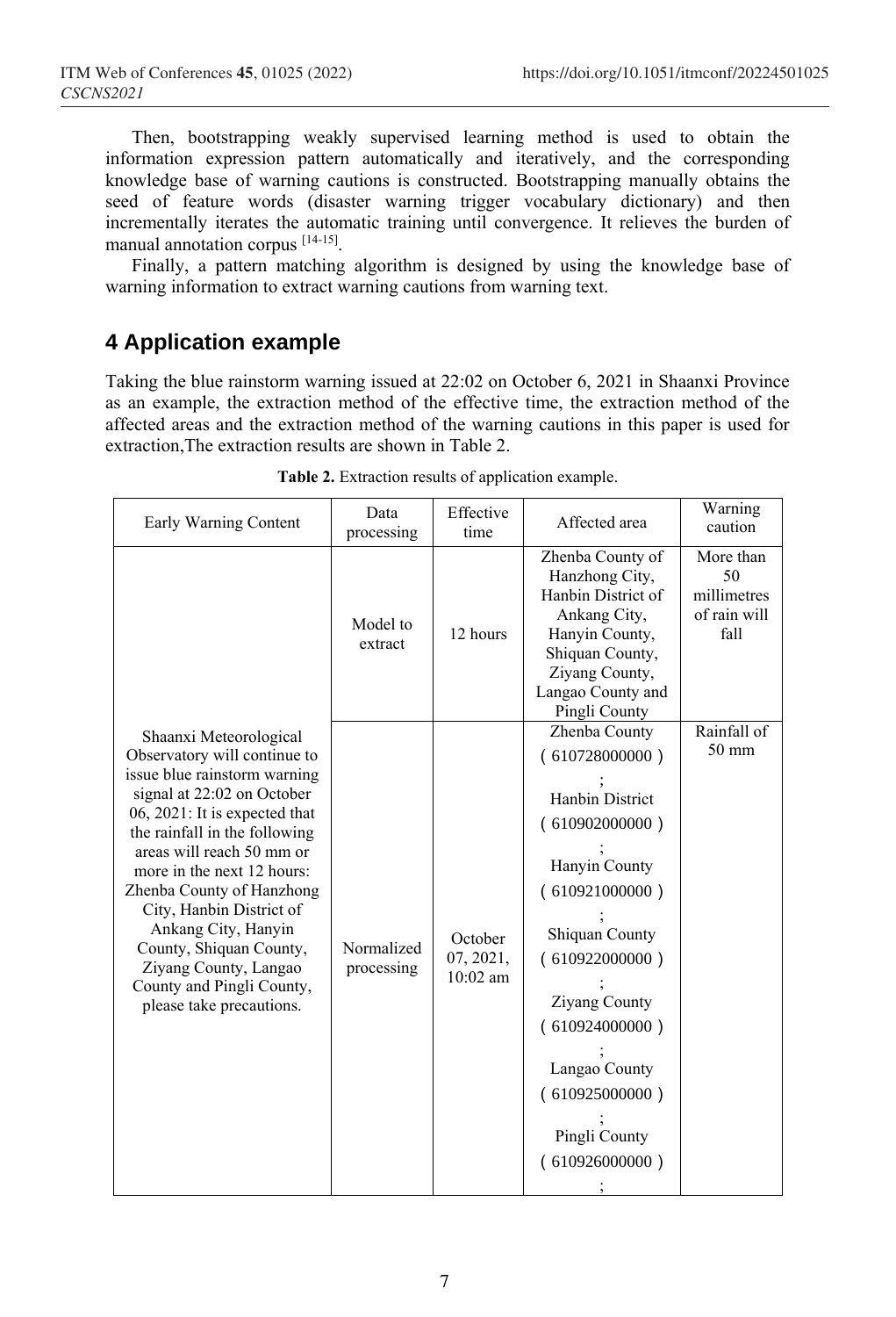The extraction results of the early warning were applied to the meteorological information decision support system serving the Ministry of Emergency Management, and the affected areas and levels of the early warning were colored on the map. Compared with the original full-text display of early warning, the important contents of early warning are more intuitive, precise, and efficient, which is conducive to the rapid perception and emergency decision-making of the decision-making department of emergency management department of disaster early warning, and the accurate targeted service of early warning content is preliminarily realized.

# **5 Conclusion**

This paper mainly analyzed the text description characteristics of meteorological disaster warning information issued by the national warning issuing system, built the knowledge extraction process of warning information, and built the warning information labeling system. The extraction method of warning effective time based on conditional Random field model (CRF), extraction method of warning affected areas based on BI-LSTM deep learning model and extraction method of warning cautions based on Bootstrapping weak supervised learning method are implemented. Finally, this paper takes the targeted early warning information service of meteorological information decision support system as an example, and preliminarily realizes the accurate targeted early warning service in the decision-making guarantee service of meteorological disaster prevention and reduction. However, the following problems still exist: At present, the extraction model of early warning affected areas proposed in this paper only realizes the extraction of China's land area, but is not suitable for the extraction of China's sea area and river basin. The extraction model of warning cautions only realizes partial extraction of meteorological disaster types; Further studies will be conducted in the future to improve the extraction model. In addition, the research results of this paper have not been applied in practical business. In the future, accurate extraction results of early warning will be applied to multiple business systems, to truly provide accurate early warning service to every public, and do a good job as the first line of defense for disaster prevention and reduction to protect national security.

National Key R&D Program of China, 2018YFF0300105.

# **References**

- 1. ZHUANG Guotai, To strengthen the first line of defense of meteorological disaster prevention and mitigation [J]. Qiushi,2021(14):72-77
- 2. ZHIYU CAO, YUXING FENG, XIAO LI. A Study on the Calculation Method for the Coverage Rate of Early Warning Release[J]. IOP Conference Series: Earth and EnvironmentalScience,2019,233(5):052034(9pp).DOI:10.1088/1755- 1315/233/5/052034
- 3. WANG Muhua. Research on Meteorological Disaster Prevention and Mitigation Monitoring and Management Based on WSR and Hall 3 D Model [J]. [Journal of](https://www.wanfangdata.com.cn/perio/detail.do?perio_id=zhx&perio_title=Journal%20of%20Catastrophology)  [Catastrophology,](https://www.wanfangdata.com.cn/perio/detail.do?perio_id=zhx&perio_title=Journal%20of%20Catastrophology)2020,35(4):103-107. DOI:10.3969/j.issn.1000-811X.2020.04.020
- 4. Zhang Xueying, Zhang Chunju, Wu Mingguang, et al. Spatiotemporal features based geographical knowledge graph construction [J]. [Science in China \(Information](https://www.wanfangdata.com.cn/perio/detail.do?perio_id=zgkx-fc&perio_title=Science%20in%20China(Information%20Sciences))  [Sciences\),](https://www.wanfangdata.com.cn/perio/detail.do?perio_id=zgkx-fc&perio_title=Science%20in%20China(Information%20Sciences))2020,50(7):1019-1032